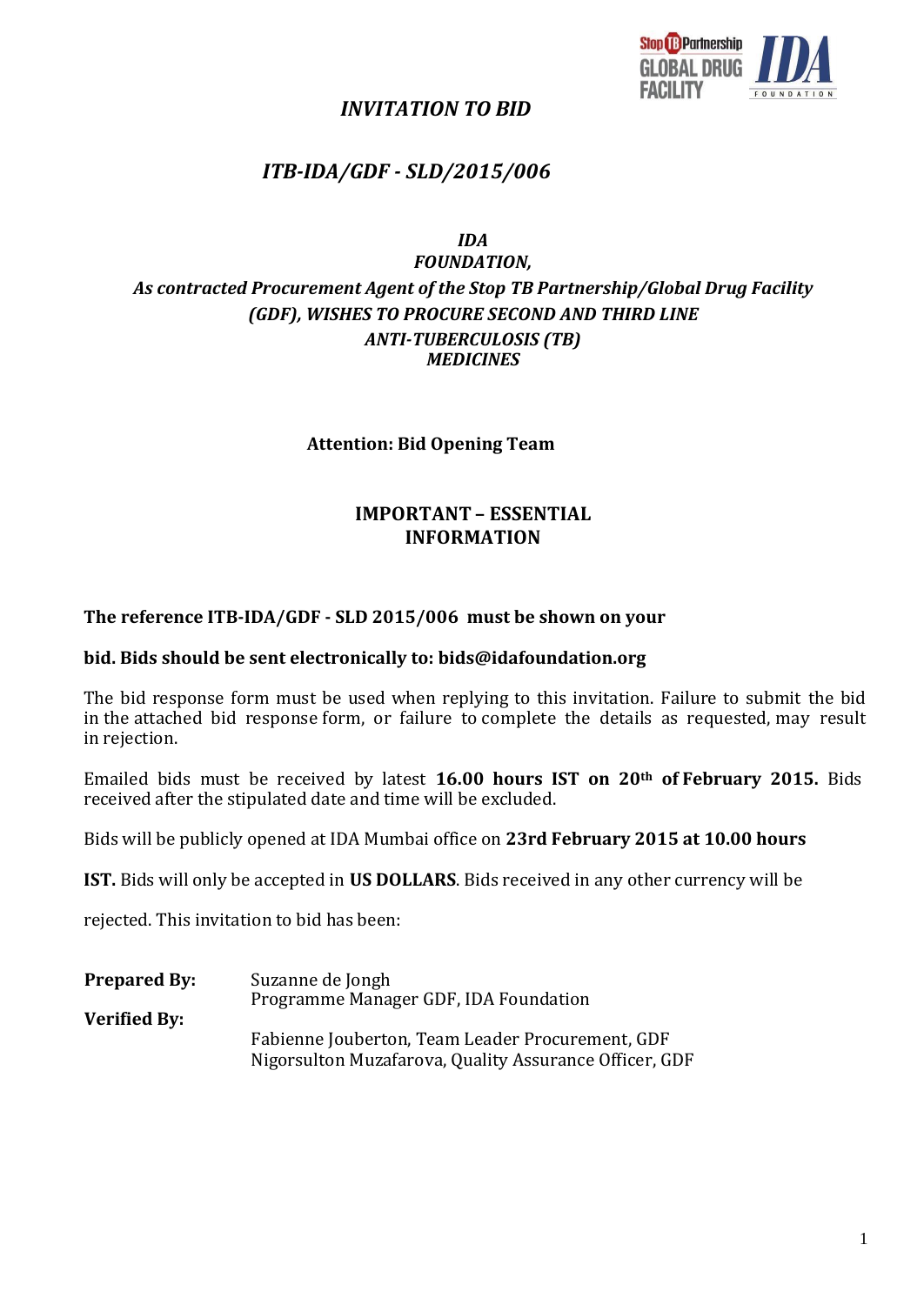

# **CONTENTS**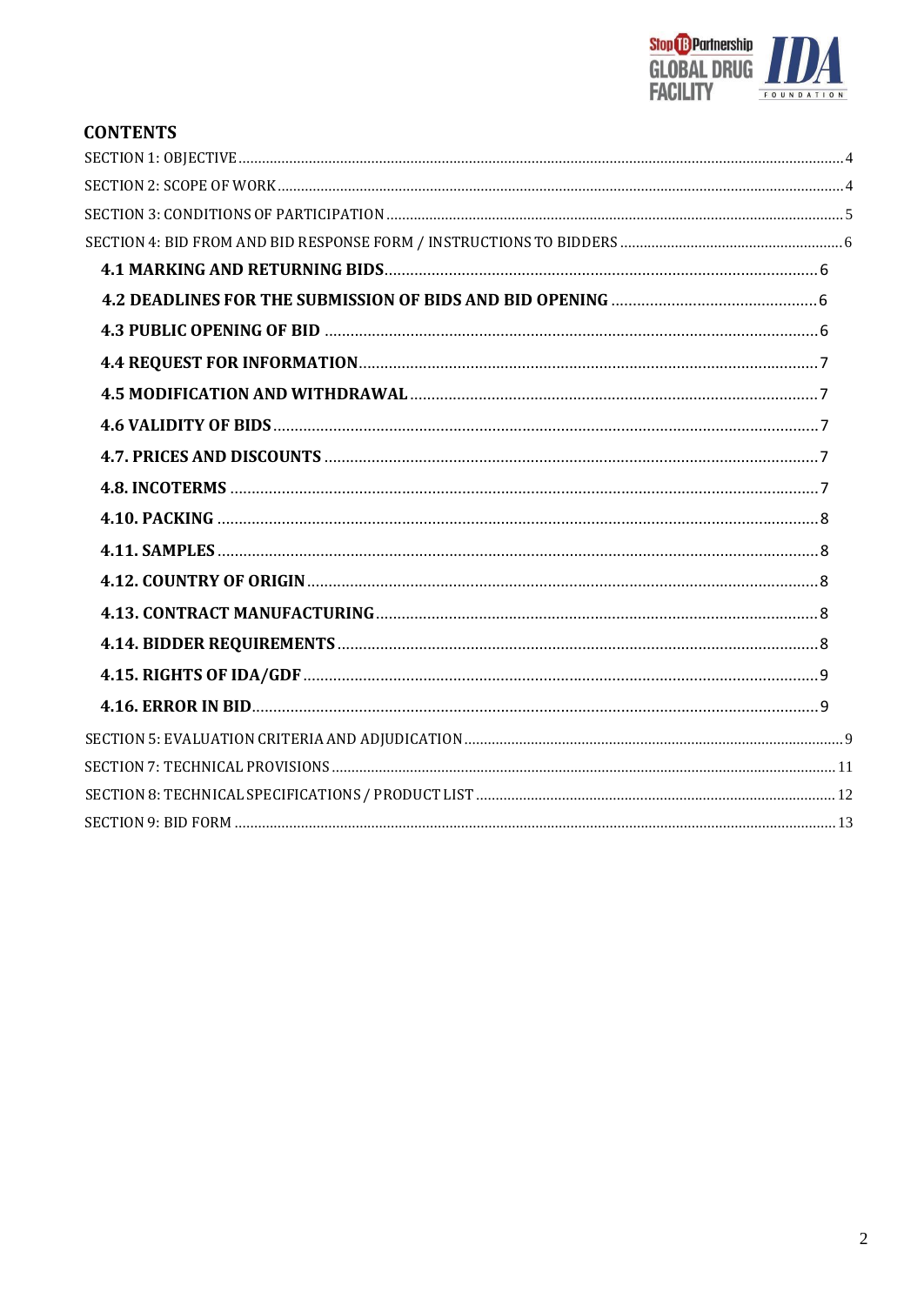### **ANNEXES**



- Annex A: Bid response form (Excel spread sheet)
- Annex B: Technical Specifications / Product list
- Annex C: Response form for Registration (in High Burden & other
- countries)
- Annex D: IDA Model Long-term Agreement (LTA)
- Annex E: IDA General Terms and Conditions
- Annex F: IDA Code of Conduct
- Annex G: Disclosure Letter for Access to information
- Annex H: Indicative non-binding Forecasts SLD
- Annex I: GDF Packaging Guidelines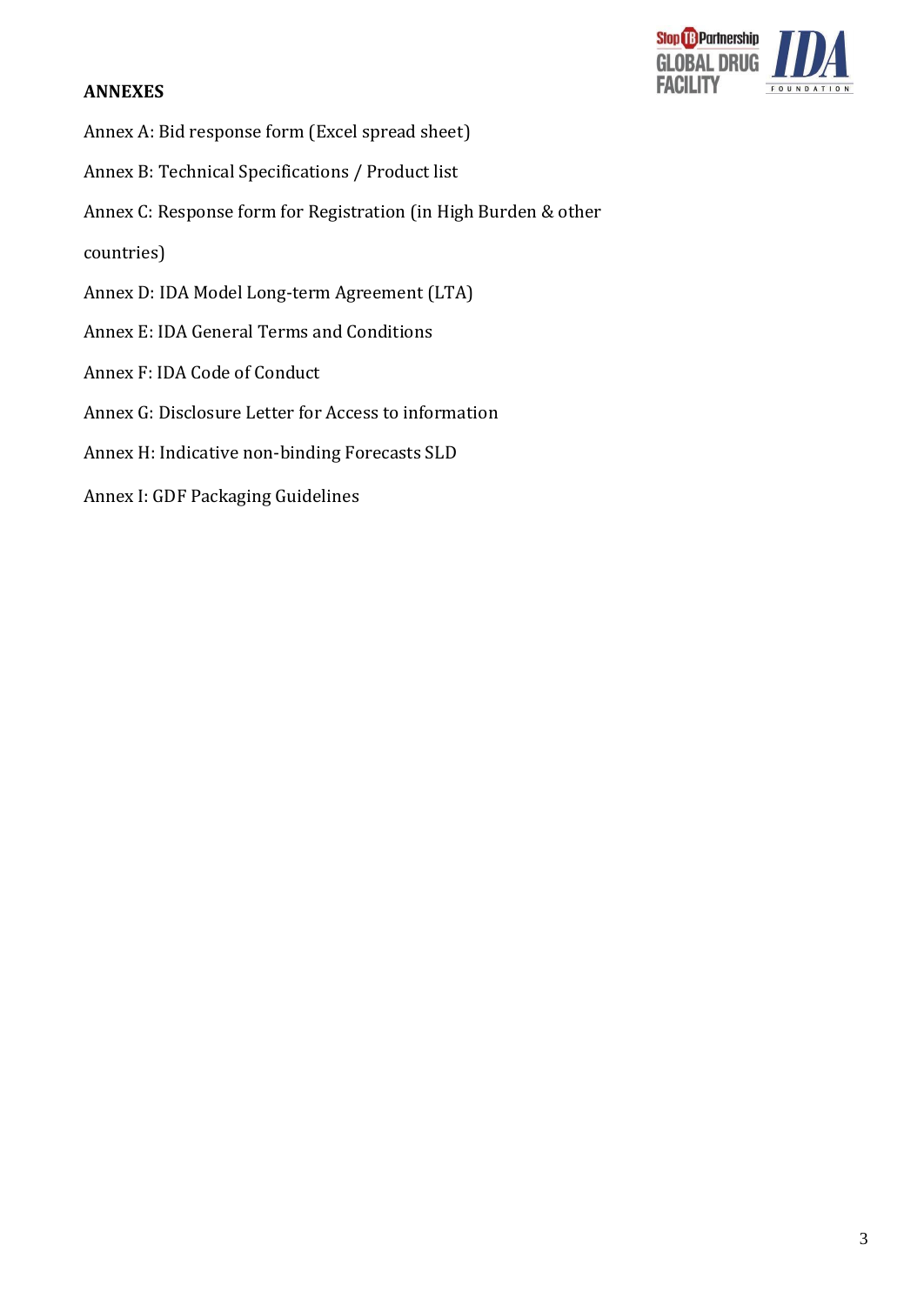

### **SECTION 1: OBJECTIVE**

The purpose of this ITB is to select a panel of suppliers who will enter into Long-term agreements (LTAs) with IDA Foundation, the selected Procurement Agent of the Global Drug Facility for the supply of Second and Third Line Anti-TB drugs.

### **SECTION 2: SCOPE OF WORK**

### **2.1 The GDF strategy**

The Global Drug Facility (GDF) aims to ensure timely access to quality assured, affordable TB drugs and diagnostics and contribute to the development of sustainable TB drug management capacity for countries in need. In developing its strategy, the GDF has determined the following key principles:

- Saving lives by ensuring an uninterrupted supply of quality-assured, affordable anti-TB drugs and diagnostics to population in need

- Contributing to TB commodities market shaping by linking strategic interventions on the demand and supply sides with stakeholders/partners, focusing on market analysis, supply security, suppliers engagement, affordable and sustainable prices, innovation and new products introduction/uptake by countries

- Maximizing impact and value for money by enhancing efficiency/effectiveness of operations focusing on quality of services and clients/partners feedback

### **2.2 Technical Specifications/ Product list**

To translate the strategic principles into an executable strategy, the following criteria have been defined:

2.2.1. The Second and Third line Anti-TB products and medical devices selected are the ones indicated in **Annex B.**

2.2.2. The total demand for the products will be allocated to a limited number of suppliers, whose selection will be based on the outcomes of this ITB.

### **2.3 Products volume and allocation scheme**

2.3.1 The total forecasted volume covered by this ITB is indicated in **Annex H**. Forecasts are subject to change and shall not be considered as volume commitment. Actual quantities to be ordered in can vary due to countries demand fluctuations. IDA/GDF is not in the position to make any guarantees in this regard.

2.3.2 The products ordered will be allocated to the limited number of suppliers following a volume allocation scheme as indicated in section 5.5.

## **2.4 Contract management**

2.4.1 IDA Foundation intends to sign Long-term Agreements (LTAs) with awardee(s) under this ITB. The LTAs will be awarded to bidders of compliant products offering a combination of price, supplier performance, production lead time, shelf life, product registration, Minimum Order Quantity (MOQ), total number of API sources and (WHO PQed) API sources. The goods must be commercially, technically and quality acceptable, and the bid in compliance with this ITB.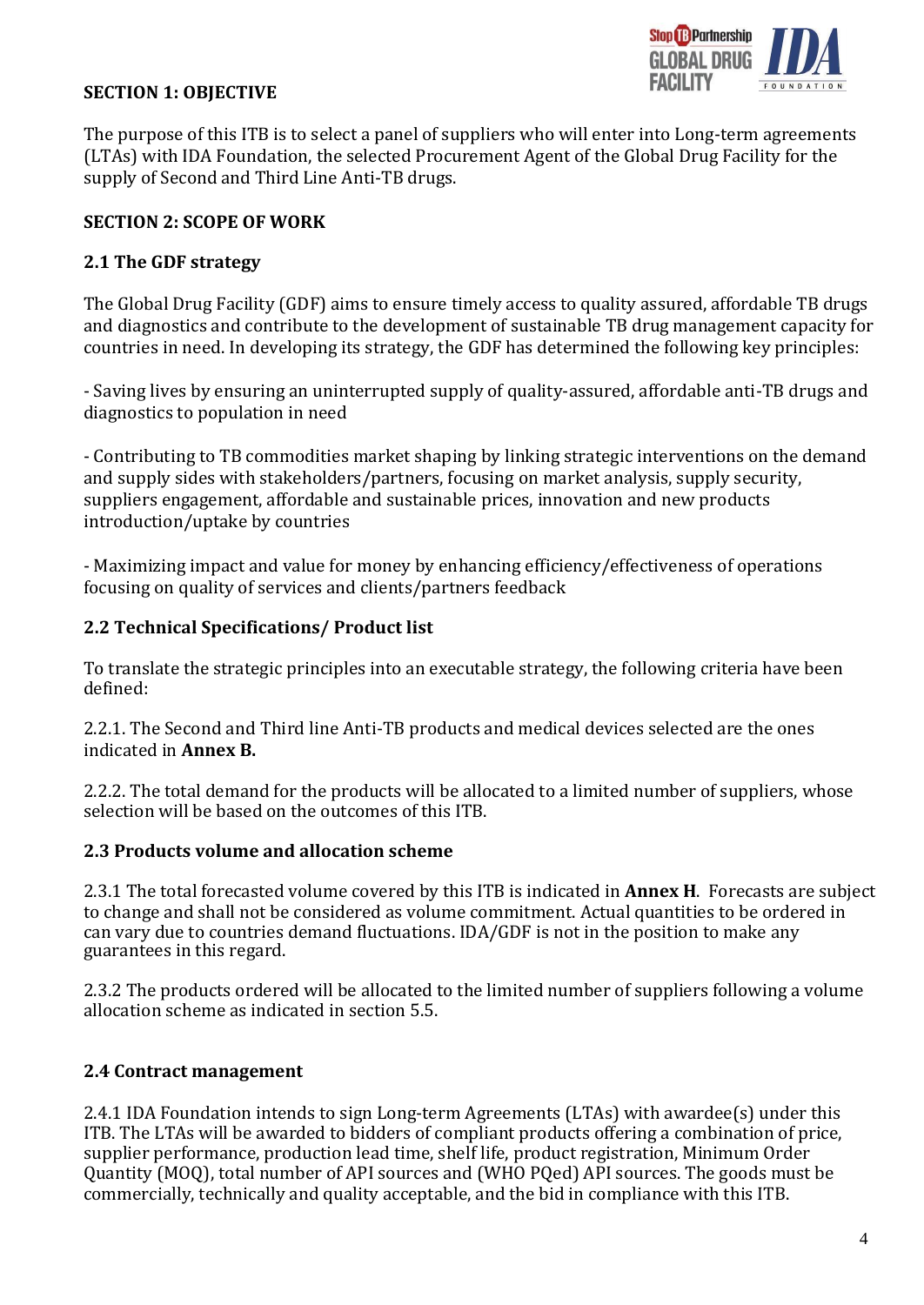

Bids will be adjudicated on an EXW basis as elaborated hereunder.

2.4.2 LTAs shall be valid for an initial term of 12 months. IDA Foundation shall be entitled to renew an LTA for a further term of 6 or 12 months and on the same terms and conditions, by giving the Contractor written notice of its intention to renew the LTA not less than 30 days prior to the expiry date, provided however that the Contractor shall be entitled to review its prices 12 months after the commencement date of the LTA, and not less than 90 days prior to expiry of the 12 month period shall advise IDA Foundation in writing as to price maintenance or proposed price increases/reductions. In case of price increase, well documented justification needs to be provided to IDA/GDF. The IDA Foundation shall notify the Contractor in writing within 60 days of receipt of the notice, whether it agrees to the revised prices.

### 2.4.3 Performance monitoring

After conclusion of LTA, IDA will be measuring awarded bidders, focusing on lead time (promised date of delivery versus actual date of delivery) and production lead time as stated in the bid. In addition, on time order confirmation and quality compliance (e.g. on-time providing of documents, compliance to QC and PSI requirements) will be monitored and measured. Outcomes of these performance measurements will be used for future ITBs and for discussion on improvement of performance during the LTA period. Please also see clauses 5.1 and 5.14.

### **SECTION 3: CONDITIONS OF PARTICIPATION**

3.1 This Invitation to Bid is open to bidders whose products have been deemed eligible for inclusion in the tender in compliance with the GDF's Quality Assurance policy and procedures (published at http://www.stoptb.org/gdf/drugsupply/quality sourcing process.asp). A bid submitted for a product for which the bidder has not received regulatory approval status in accordance with the GDF Quality Assurance policy and procedures shall not be considered in the ITB evaluation.

3.2 Bidders whose products shall be prospectively compliant in the near future may be conditionally invited to bid for the product(s) in question at the discretion of IDA/GDF.

All suppliers who expect their products to be compliant by the time of bid opening can submit bids in the ITB, and those that achieve approval by bid opening will be assessed according to that status, if relevant confirmation is provided to IDA/GDF latest 3 hours before bid opening in writing.

If during the ITB period, the submitted product has ERP approval, it cannot be eligible for market share allocation if there are 2 or more products fully approved by WHO PQP or SDRA as per GDF's Quality Assurance policy and procedures (published [http://www.stoptb.org/gdf/drugsupply/quality\\_sourcing\\_process.asp\)](http://www.stoptb.org/gdf/drugsupply/quality_sourcing_process.asp)

However, if the status of these ERP products will change as fully approved by WHO PQP or SDRA until the day and time of the bid opening, these will be considered for market share allocation during bid evaluation.

Manufacturer concerned shall immediately inform Suzanne de Jongh, Programme Manager GDF, IDA Foundation [at sdejongh@idafoundation.org,](mailto:sdejongh@idafoundation.org) with copy to Fabienne Jouberton, GDF Team Leader a[t](mailto:%20fabiennej@stoptb.org) fabiennej@stoptb.org and Nigorsulton Muzafarova, GDF QA officer, at [nigorsultonm@stoptb.org](mailto:nigorsultonm@stoptb.org) about such status change latest 3 hours before the time of bid opening, otherwise this will not be considered during bid evaluation.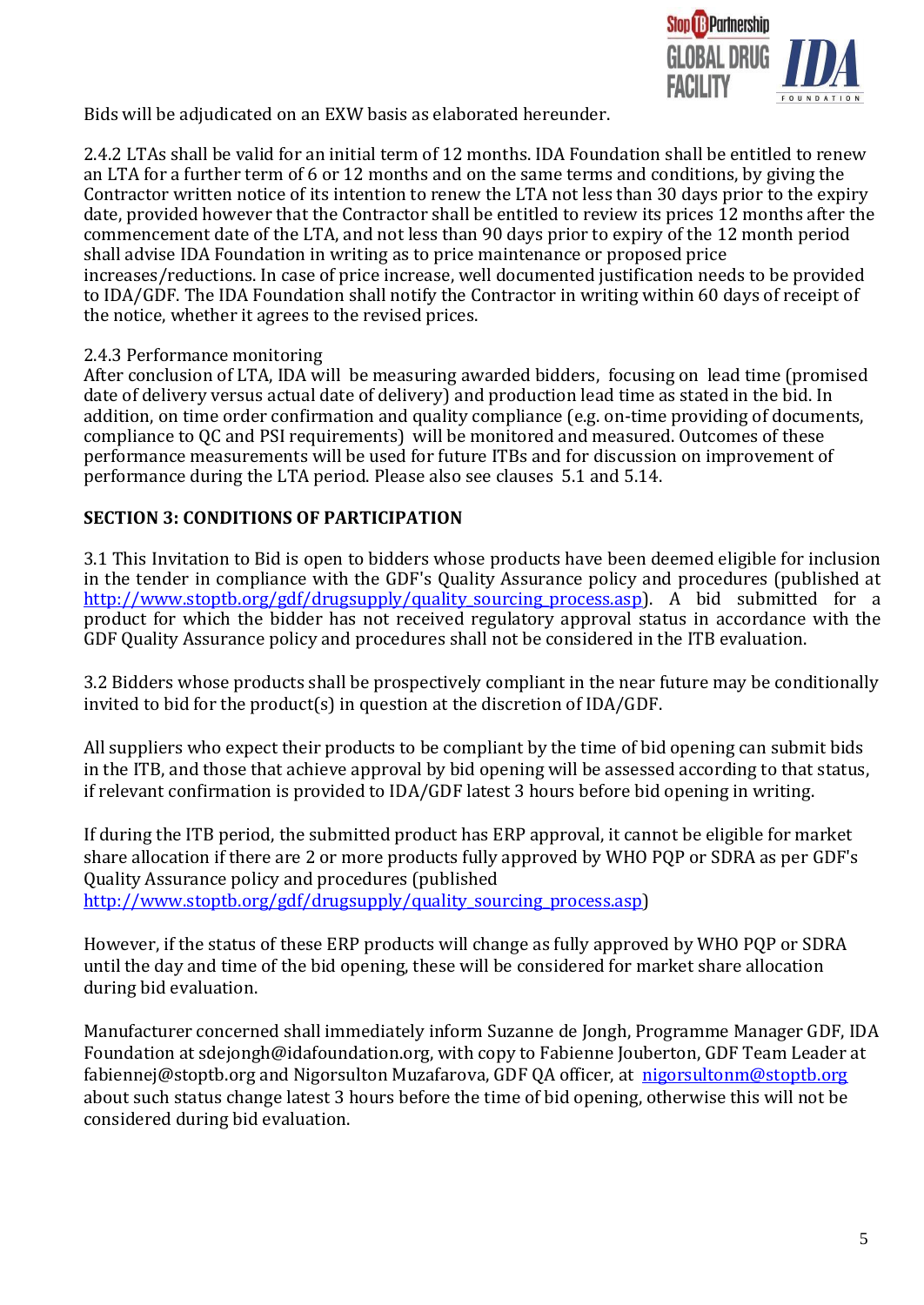

3.4 Where items offered are not exactly in compliance with specifications indicated by GDF, or wherever alternatives are offered, the Bidder shall re-state in the Bid full specifications offered and how these differ from the specifications requested by GDF. IDA/GDF reserves the right to reject any bid that does not conform to the technical specifications.

3.5 If the bidder submits product in compliance with the GDF's Quality Assurance policy, but in other packaging as required by this ITB, it can be considered for bid evaluation, however without any market share allocation.

3.6 Quality assurance status 'ERP Category 3' means that the product does not meet all quality requirements and it is only recommended if the risk of not treating the disease is higher than the quality risk. Awards are therefore made only in exceptional circumstances for 'ERP Category 3' products. No 'ERP Category 3' product will be considered for market share allocation.

### **SECTION 4: BID FROM AND BID RESPONSE FORM / INSTRUCTIONS TO BIDDERS**

### **4.1 MARKING AND RETURNING BIDS**

4.1.1 Bids must be submitted by email [to bids@idafoundation.org](mailto:bids@idafoundation.org) addressed to the Bid Opening Team and stating the reference ITB-IDA/GDF - SLD/2015/006.

4.1.2 Bids received without the Bid reference number or to any other address tha[n](mailto:bids@idafoundation.org) [bids@idafoundation.org](mailto:bids@idafoundation.org) will be rejected.

4.1.3 BID FORM (SECTION 9, p.13) and BID RESPONSE FORM (ANNEX A) must be completed, signed and returned to IDA. Bidder is requested to also return the Response form for Registration (in High Burden & Other Countries) (ANNEX C) and Disclosure Letter for Access to Information (ANNEX G).

BID RESPONSE FORM (ANNEX A) must preferably be provided in both high resolution easily readable PDF and EXCEL electronic format.

4.1.4. Bid must be made in accordance with the instructions contained in this Invitation to Bid.

### **4.2 DEADLINES FOR THE SUBMISSION OF BIDS AND BID OPENING**

4.2.1 Bids must be submitted by email to **[bids@idafoundation.org](mailto:bids@idafoundation.org) by 16.00 hours IST on 20th of February 2015.** Bids received after this deadline will be rejected.

4.2.2 The Bid Opening Team will open Bids publicly on **23rd of February 2015 at 10.00 hours IST in IDA Mumbai office.**4.2.3 IDA will accept no responsibility for the premature opening of a Bid which is not properly addressed or marked.

#### **4.3 PUBLIC OPENING OF BID**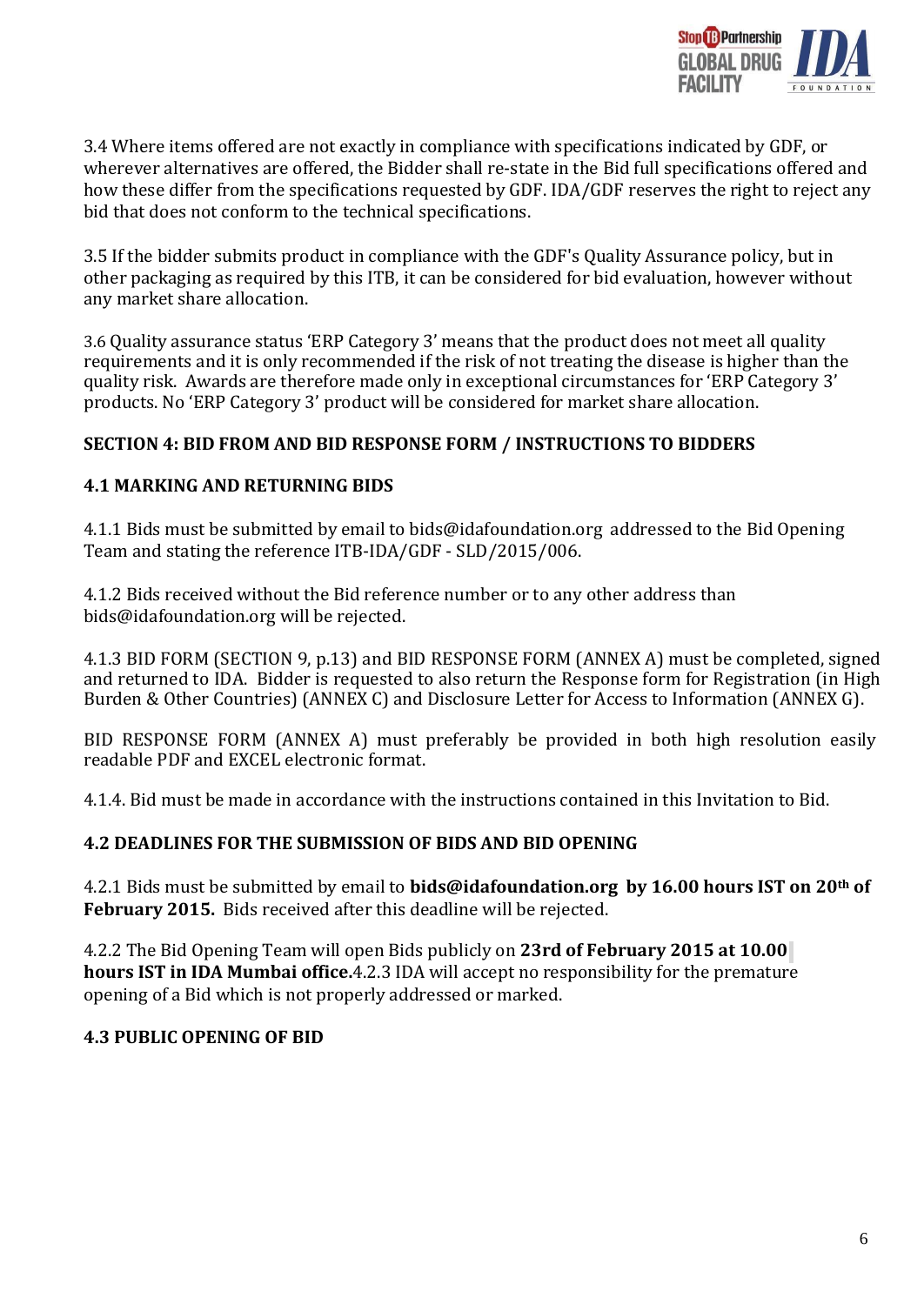

l Bidders, or their authorized representative, may attend the public opening of the Bid at the time, date and location specified. No more than two physical representatives per bidder shall be allowed. Bidders should note that the Bid Opening is the only time and place where information related to pricing from competitors is available.

# **4.4 REQUEST FOR INFORMATION**

4.4.1 Any request for information should be forwarded to Suzanne de Jongh, Programme Manager GDF, IDA Foundation at [sdejongh@idafoundation.org,](mailto:sdejongh@idafoundation.org) with copy to Fabienne Jouberton, GDF Team Leader at [fabiennej@stoptb.org](mailto:fabiennej@stoptb.org) and Nigorsulton Muzafarova, GDF QA officer at Nigorsulton[m@stoptb.org;](mailto:JonL@stoptb.org) latest by close of business on Friday 6th February 2015.

4.4.2 Responses to requests for information will be sent to all bidders within three working days from after closing date of the request for information i.e. on 11th of February 2015.

### **4.5 MODIFICATION AND WITHDRAWAL**

4.5.1 All changes to a Bid must be received by email to [bids@idafoundation.org](mailto:bids@idafoundation.org) prior to the closing time and date. It must be clearly indicated that it is a modification and supersedes the earlier Bid, or state the changes from the original Bid.

4.5.2 Bids may be withdrawn on written request received from Bidders prior to the bid submission deadline. Negligence on the part of the Bidder confers no right for the withdrawal of the Bid.

## **4.6 VALIDITY OF BIDS**

Bids should be valid for a period of not less than 60 days after bid submission date.

### **4.7. PRICES AND DISCOUNTS**

Bidders are requested to:

4.7.1 Provide unit prices in US Dollars only, which will remain firm, subject to the right to review as outlined in ITB clause 2.4.2 and in clause 4 of the model Long-term Agreement (LTA). Failure to quote in US Dollars will lead to invalidation of the bid. Bids will be evaluated in US Dollars only.

4.7.2 Provide staircase pricing as per Annex A Bid Response Form Spread Sheet (i.e. varying prices according to quantity of units purchased per Purchase Order).

4.7.3. Advise as to additional discounts applicable for high-volume purchases.

4.7.4 Any discounts for any reason other than those mentioned on the Bid Response Form must be stated on the Bid (Annex A).

4.7.5 This ITB for SLD ROW (IDA/GDF-SLD/2015/006) complements the ITB for SLD India (IDA/GDF INDIA 2015/005) of January 2015. Therefore the Ex-Works price in USD per basic unit (tablet, ampoule, vial or capsule) that supplier has offered in January 2015 for the ITB for SLD India will also be valid for this ITB. In case supplier is now offering for this ITB a lower Ex-works price than offered earlier for the ITB for India, this lower Ex-Works price will be evaluated.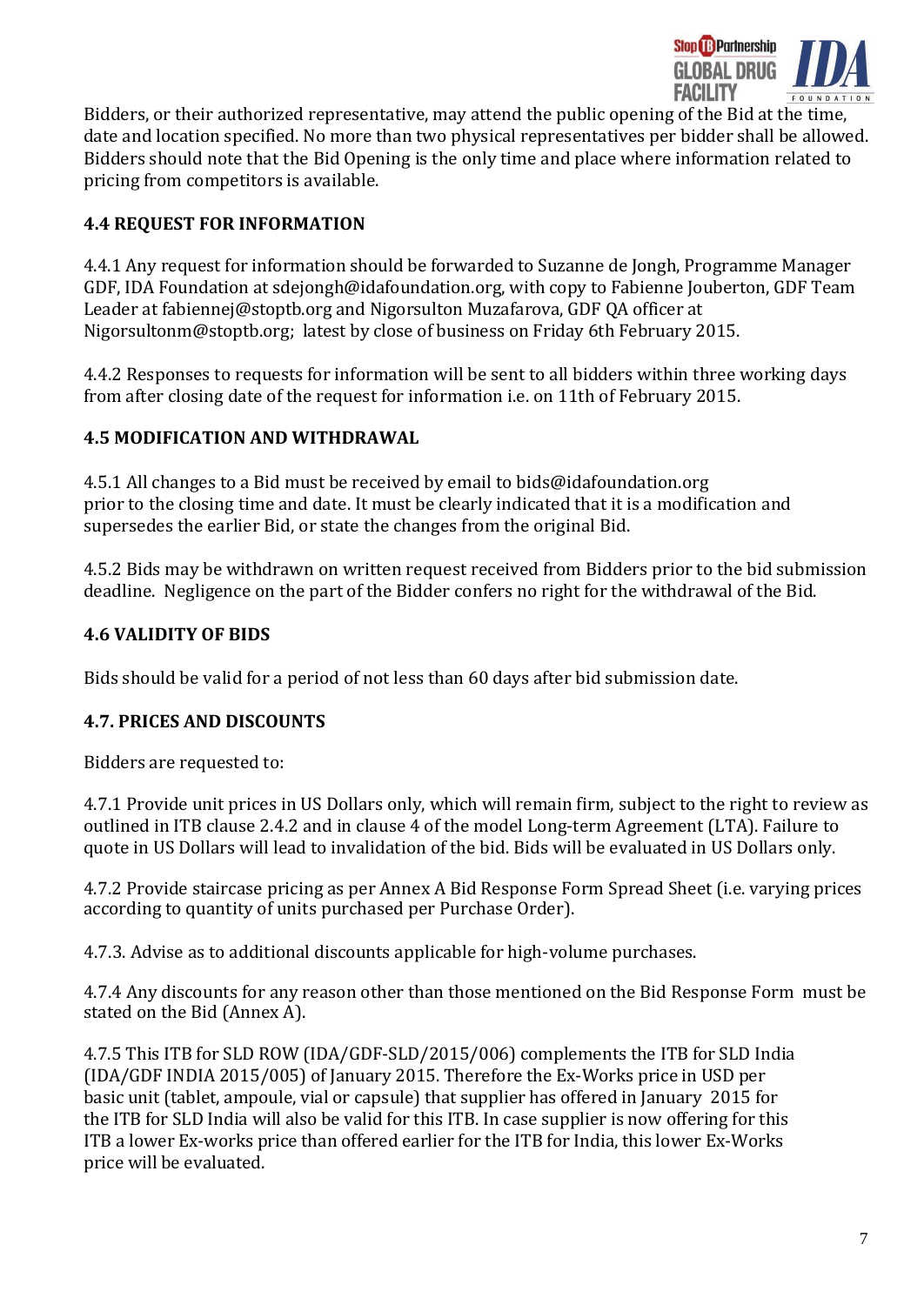

### **4.8. INCOTERMS**

4.8.1 Bidders are requested to quote unit prices in accordance with the following delivery terms: EXW (Ex-Works) (INCOTERMS 2010)**.**

4.8.2 Failure to quote in accordance with the requested INCOTERMS will lead to exclusion of the bid.

#### **4.9. GROSS WEIGHT AND VOLUME**

Bidders are required to state the estimated gross weight and volume of the items offered in accordance with the Bid Response Form (Annex A).

### **4.10. PACKING**

4.10.1. The bidder shall ensure that the cost of packing is included in the price offered for the item(s).

4.10.2 Please refer to Annex I for the latest GDF Packaging Guidelines

### **4.11. SAMPLES**

4.11.1 IDA/GDF reserves the right to request the bidder for free, non-returnable samples of medicines under this ITB. The samples shall be labelled and printed according to the latest standard specimen, for approval by GDF/IDA will facilitate coordination prior to placement of any order.

4.11.2 Failure to provide, in a timely manner, samples or documentation requested by the IDA/GDF shall be sufficient ground to reject a bid.

### **4.12. COUNTRY OF ORIGIN**

Goods produced in countries other than that of the Bidder must be indicated, stating clearly the country of origin. Bidders may be required to submit a Certificate of Origin of Goods issued by the Chamber of Commerce or other equivalent authority.

### **4.13. CONTRACT MANUFACTURING**

Bidders MUST identify in their bid any finished products which may be offered by themselves, but originate from another supplier and/or country.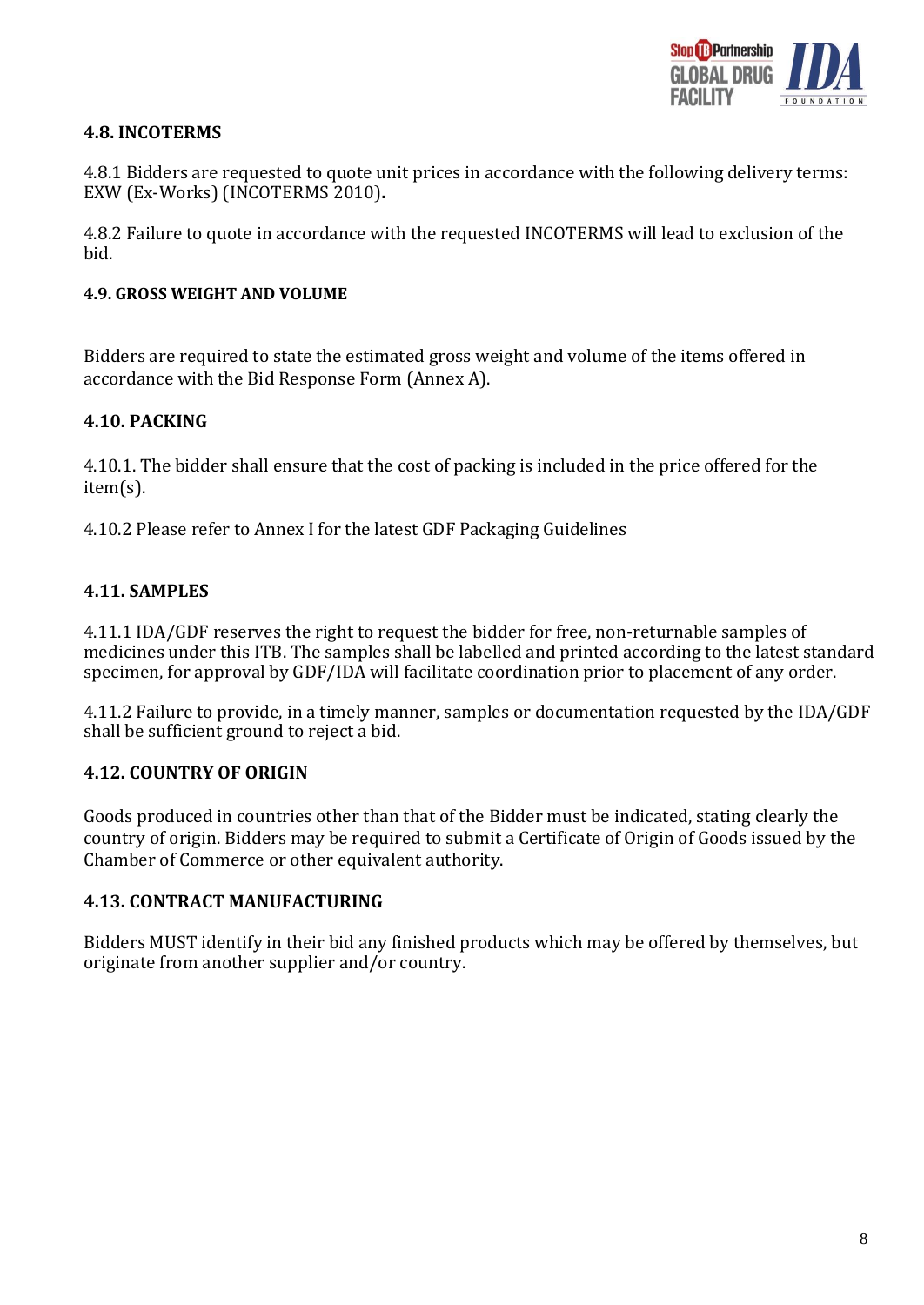

### **4.14. BIDDER REQUIREMENTS**

- 4.14.1 The successful bidder warrants that:
	- a) It has the personnel, experience, qualifications, facilities, financial resources and all other skills and resources to perform its obligations under any resulting LTA or Purchase Order;
	- b) The items offered shall be new and factory packed, and free from defects in workmanship and materials;
	- c) The items offered shall be contained or packaged in a manner adequate to protect the ensure integrity of the product ;
	- d) It has not and shall not enter into any agreement or arrangement that restrains or restricts the IDA/GDF or the ultimate recipient's rights to use, sell, dispose of or otherwise deal with any item that may be acquired under any resulting LTA or Purchase Order;
	- e) The bidder and any of its affiliates shall minimize greenhouse emissions in their activities to the extent possible.
	- f) The bidder shall obtain any export license or other governmental authorization which may be necessary. It will be the sole responsibility of the bidder to obtain such license or authorization. IDA /GDF may provide assistance upon request.
- 4.14.2 The successful bidders will be required to acknowledge that:
	- a) IDA/GDF may further distribute the goods supplied to their clients;
	- b) The benefit of any warranties provided and liabilities entered into with IDA, shall be passed on by IDA to its clients.

### **4.15. RIGHTS OF IDA/GDF**

4.15.1 IDA/GDF reserves the right to cancel this ITB or not to make any award(s) and cannot be held liable for any compensation demanded by bidders for the costs involved in bid preparation. The IDA/GDF may also, unless otherwise specified by IDA/GDF or by the Bidder, accept any item in the Bid.

4.15.2 IDA/GDF reserves the right to invalidate any Bid received from a Bidder who, in the opinion of IDA/GDF, is not in a position to perform the contract.

### **4.16. ERROR IN BID**

Bidders are expected to examine all Schedules and all Instructions pertaining to the Bid. Failure to do so will be at Bidders own risk. In case of errors in the extension price, unit price shall govern.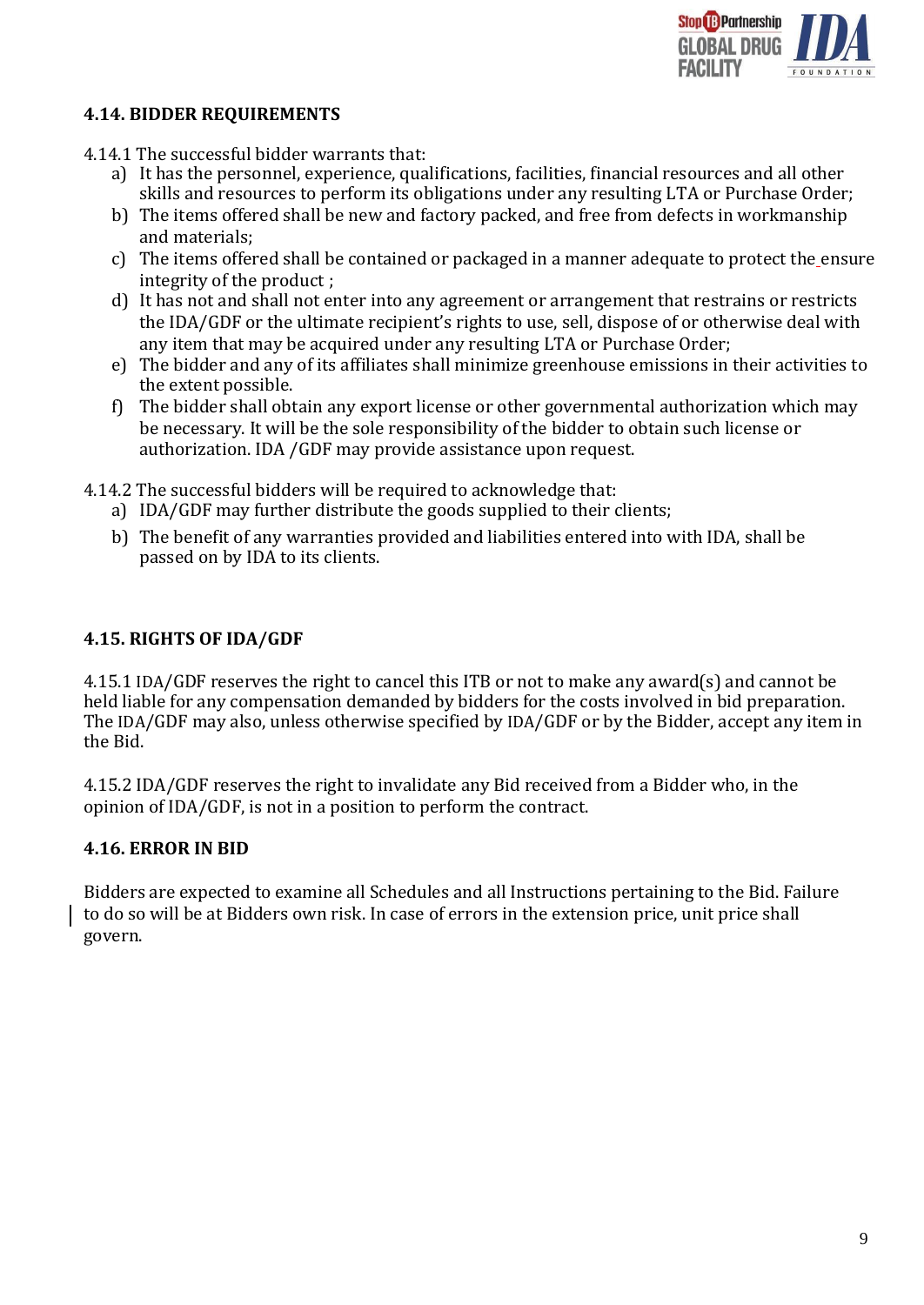

#### **SECTION 5: EVALUATION CRITERIA AND ADJUDICATION**

5.1 Bid evaluation criteria and point allocation shall be as follows; with highest points awarded to the lowest price offered for the first category (e.g. 1 – 1100 units) as per Bid Response Form (Annex A) and additional criteria, as follows:

| <b>CRITERIA</b>                                  | <b>MAXIMUM</b><br><b>POINTS</b> |
|--------------------------------------------------|---------------------------------|
| Price (lowest)                                   | 60                              |
| Supplier performance on delivery time (highest)* | 20                              |
| Production lead time (shortest)                  | 5                               |
| Shelf life (longest)                             | 5                               |
| MOQ (lowest)                                     | 2,5                             |
| Product registration (most)                      | 2,5                             |
| Number of API source(s) (highest)                | 2,5                             |
| Number of WHO PQ API source(s) (highest)         | 2,5                             |

*\*Historical performance on lead time (promised date of delivery versus actual date of delivery) will be used in the bid evaluation for performance on delivery time. Performance is measured per order (line) and for this ITB performance is measured of the full period of the validity of the last LTA (i.e. 1 April 2014-31 January 2015) will be used*

*This will ensure points awarded are based on an objective and equitable input.*

*In cases where there is no supply history for a specific product/supplier, the following methodology will be used for assigning a performance score:*

*If there is no or inadequate product-specific history (i.e., the supplier has been part of the GDF/IDA programs but has not previously supplied the product in question), the overall performance of the supplier across all other relevant products will be considered.*

*If there is no or inadequate supplier history (i.e., the supplier is new to the GDF/IDA programs or has not supplied any products during the evaluation period), a Supplier Performance Score will be assigned reflecting the mean score of all eligible suppliers for that product.*

5.2 The competitive range of the bids quoted is considered within a maximum delta of +15% from the lowest price. Suppliers outside the competitive range may be awarded with LTAs without any market share allocation.

5.3 IDA/GDF shall make multiple awards as it is deemed to be in IDA/GDF's best interests to ensure that quality products can be delivered to clients in a timely manner. Any arrangement under this condition will be made on the basis of the lowest, second lowest and third lowest, etc. acceptable bid which meets the requirements in paragraph 2.4.1 above.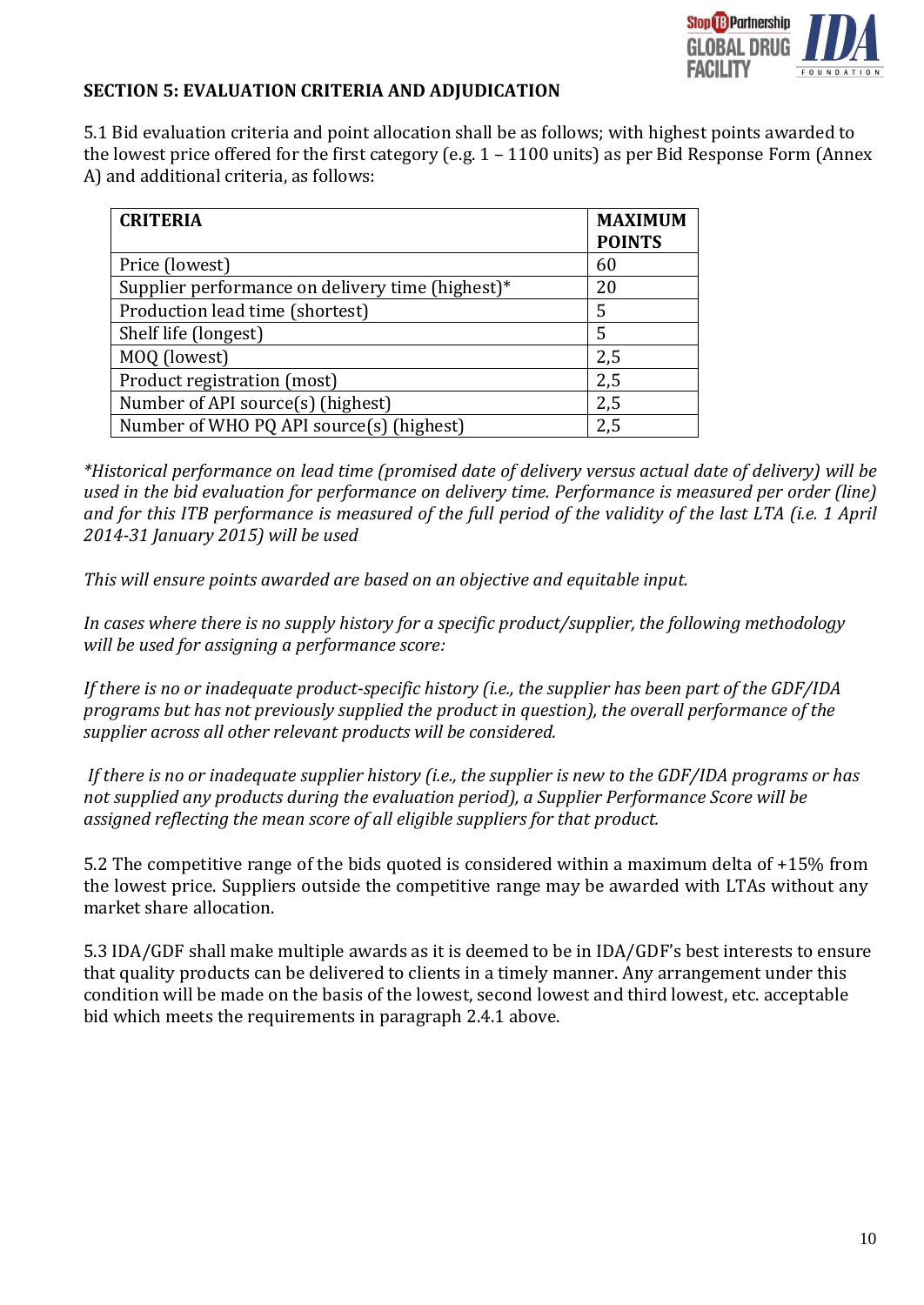

5.4 IDA/GDF intends to award contracts or orders based on market share allocation based on the results of this ITB, with possible modifications as per point 5.5 below. Please note, that the below allocations are target allocations only and only for fully approved products under WHO PQP or SDRA, and actual allocations may deviate due to unforeseeability and volatility of procurement requests from countries. Market allocations are also subject to fulfilment by suppliers of respective order requirements, such as but not limited to quality assurance status, importation requirements, in-country registration status, production capacity and lead time in accordance with the Agreement entered with the supplier, as well as client preferences (e.g. in regard to packaging).

5.5 The allocation is indicative based on the primary/secondary/tertiary supplier status awarded based on evaluation of this ITB, and is implemented per formulation and anticipated total quantity over the contract period as follows:

- 100% for primary/sole supplier
- 65%/35% for primary/secondary/auxillary suppliers
- 60%/25%/15% for primary/secondary/tertiary/auxillary suppliers

5.6 The market allocation amounts given above will be re-assessed quarterly, based on performance of suppliers (including but not limited to compliance with lead time, responsiveness etc.). Allocations may be adjusted at the discretion of GDF/IDA as required. In the event of significant underperformance of a supplier, IDA reserves the right to suspend or cancel a long-term agreement and/or reallocate quantities to the other contracted supplier(s).

GDF/IDA reserve the right to modify the allocation percentages if circumstances so require, e.g. with respect to production capacity.

5.7 In case of an award, Bidders who have not previously received Purchase Orders from IDA may receive an order for a limited quantity until satisfactory performance is established.

5.8 Bid evaluation will be carried out by a bid Evaluation Committee which will comprise at least 2 members, with at least 1 representative each from the GDF and IDA Foundation. The Evaluation Committee will operate by consensus.

5.9 In case a formal complaint with regard to the outcomes of the bidding process is lodged by a Bidder, a Review Committee will be set up and will comprise representatives of both GDF and IDA Foundation. Complaints will need to be filed to IDA and GDF within maximum 1 week after the outcomes of the bidding have been communicated to bidders.

The recommendation made by the Review Committee regarding the complaint in question shall be final and the award, if necessary, modified accordingly.

5.10 Prior to the expiration of the period of bid validity, IDA Foundation will notify the successful Bidder(s) in writing that its bid has been accepted. If, after notification of award, a Bidder wishes to ascertain the grounds on which its bid was not selected, it should address its request to the Procurement Agent. IDA Foundation will promptly respond in writing to the unsuccessful Bidder.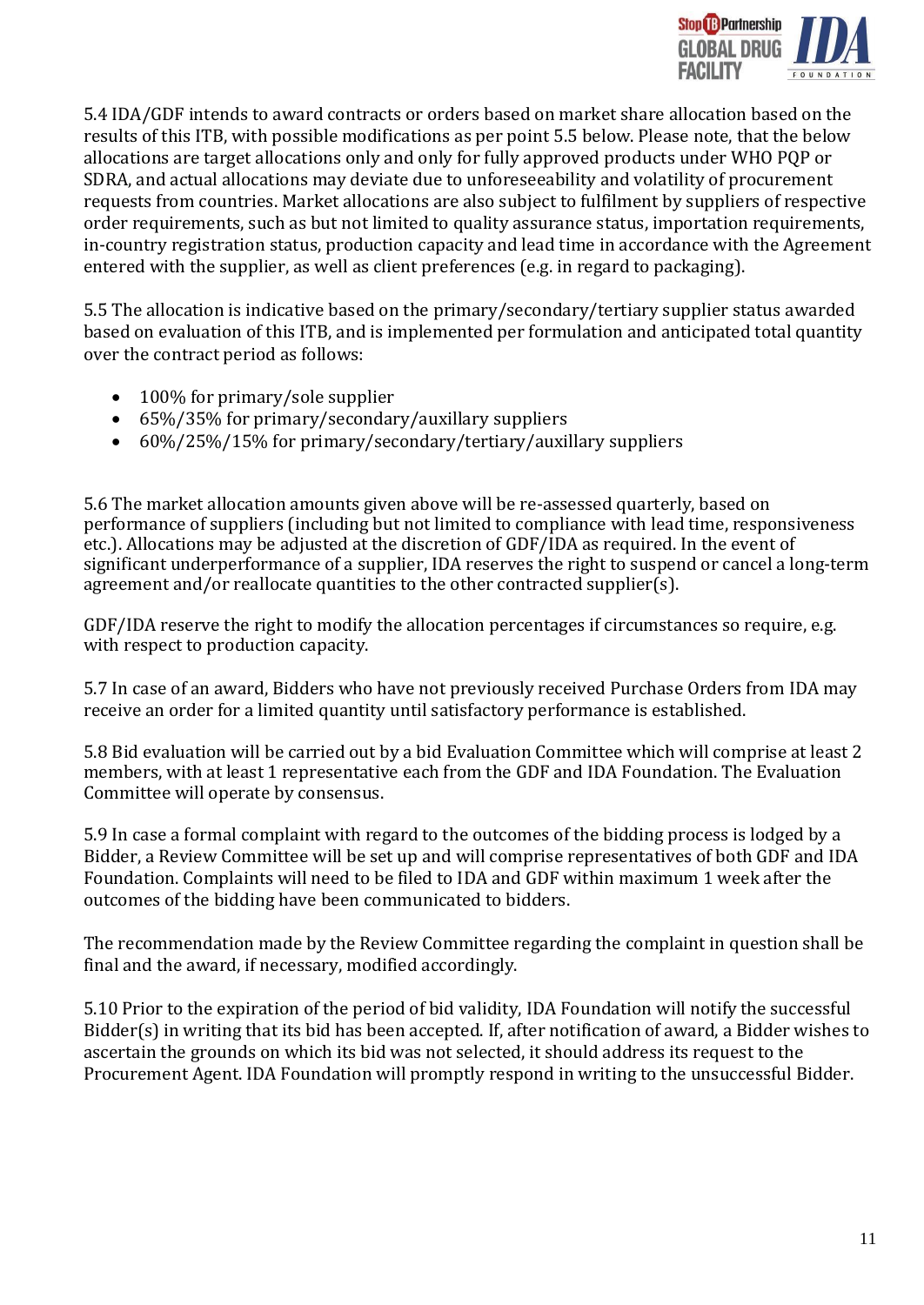

5.11 Successful bidders shall register their products in the countries for which they are ordered where registration is mandatory, and in High Burden TB Countries. The most recent information on HBTCs can be found on<http://www.stoptb.org/countries/tbdata.asp> .

5.12 IDA/GDF may issue new Invitations to Bid for a specific product schedule in a case where A) current suppliers are deemed unable to meet the orders coming from the market (e.g. due to insufficient capacity), or B) where a product had none or only one supplier eligible at the time of bid and additional sources achieve the necessary regulatory approval during the LTA period, or a combination of A) and B), or other unforeseen exceptional circumstances.

5.13 The production lead time, i.e. the length of time required for manufacture from the date an order is received until date of goods and shipping documents readiness at supplier premises, must be stated. This parameter will be taken into account in the Bid evaluation.

5.14 Successful bidders are aware that IDA/GDF will monitor and measure the performance of the successful bidder(s) in comparison with production lead time indicated in their bid(s). Accordingly, bidders are requested to state realistic production lead times. GDF at its own discretion may change market allocation in case the performance of the successful bidder(s), in comparison with production lead time indicated in their bid(s) is not satisfactory.

5.15 IDA and GDF reserve the right, unless this information has already been provided within the previous 12 months, to request bidders to submit their most recent Audited Financial Statement, Statutes, Registry excerpt from the respective Chamber of Commerce and Quality System Certificate. This information may be used by IDA/GDF for evaluation and approval purposes before making an award. It is in the interest of the bidders, if requested, to provide information as complete as possible.

5.16 Successful bidders shall permit GDF representatives access to their facilities at any reasonable time to inspect the premises that will be used for the production, testing and packaging of the goods, and will provide reasonable assistance to the representatives for such activity, including copies of any test results or quality control reports as may be necessary.

## **SECTION 6: CONTRACTUAL PROVISIONS**

For contractual provisions, please see model Long-term Agreement, IDA's Terms and Conditions and Code of Conduct (ANNEXES D, E and F).

## **SECTION 7: TECHNICAL PROVISIONS**

For all Technical Provisions reference is made to model LTA (ANNEX D)

Bidder confirms by offering a BID that all Second and Third First line TB medicines offered are compliant with the model LTA requirements e.g. Quality Status, GMP compliant manufacturing site, Quality Control, Shelf Life, Marketing Authorization, COA, Packaging etc. etc.

### **SECTION 8: TECHNICAL SPECIFICATIONS / PRODUCT LIST**

For all Technical Specifications / product list reference is made to ANNEX B.

### **TERMS AND CONDITIONS OF CONTRACT**

Any Purchase Order or Contract resulting from this ITB shall contain IDA's General Terms and Conditions and Code of Conduct (as per ANNEXES E and F).

### **INFORMATION**

Any request for information concerning this ITB, must be forwarded in writing by email, to the persons mentioned in Section 1.4.1 , with specific reference to the ITB number.